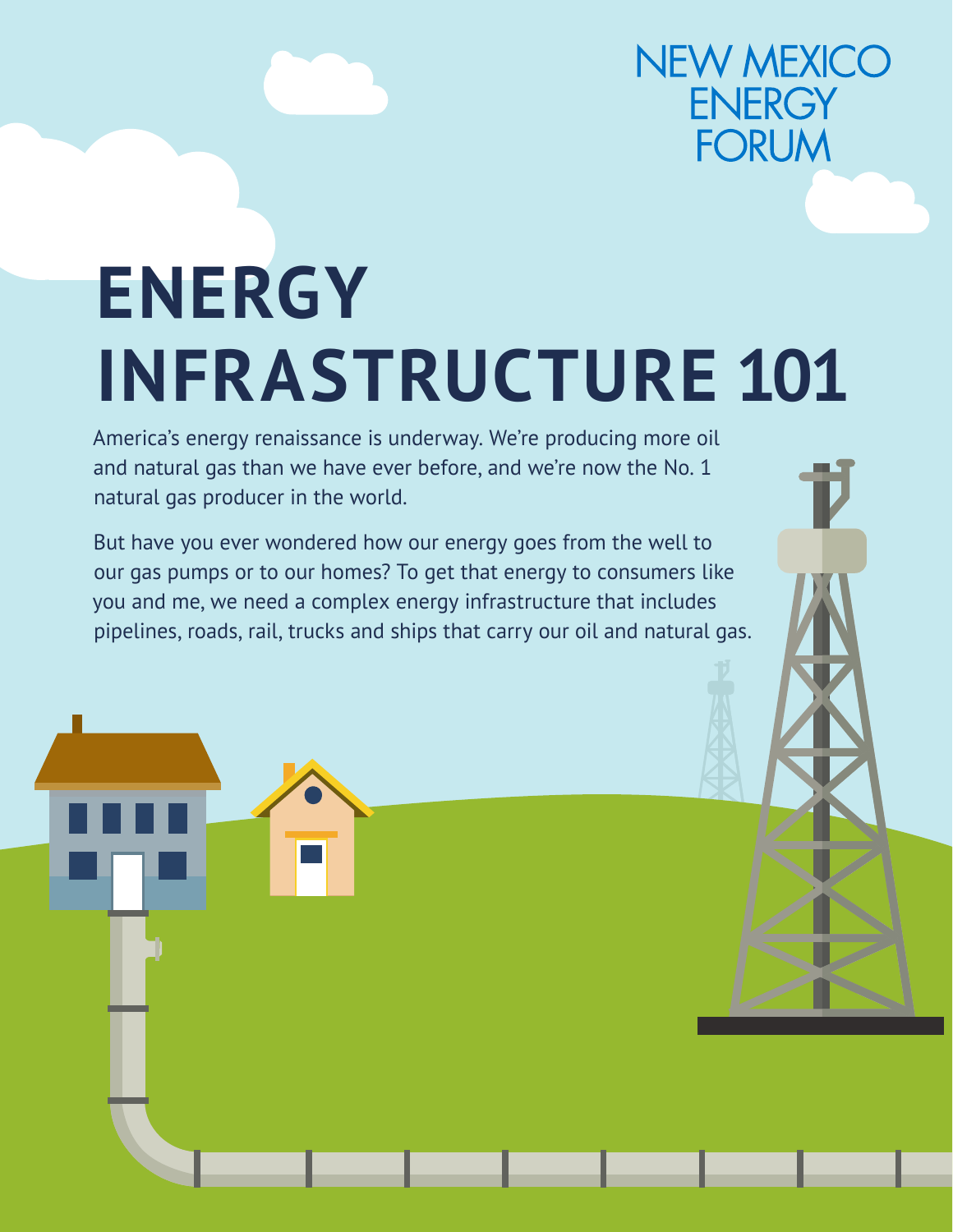## **What is Energy Infrastructure?**

#### **Pipelines**

**The U.S. has more than 2.6 million miles of energy pipelines.** If you use natural gas, then you benefit from the nation's pipeline infrastructure. Natural gas produced in the U.S. travels by pipeline, and so do more than 14 billion barrels of crude oil used to fuel your car and produce thousands of household items that you use throughout the day.



Pipelines are one of the safest methods of transportation, and technological advancements continue to make them safer every year.

- A barrel of crude oil or petroleum product shipped by pipeline safely reaches its destination more than 99.99% of the time.
- Pipeline companies work with local, state and federal governments to address community health, safety, security and environmental concerns throughout every phase of a pipeline's development and operation. Pipeline plans are approved before construction starts. Pipelines are inspected regularly during the building and throughout their operational lifetime.
- To prevent leaks, state-of-the-art technology similar to a doctor's ultrasound machine or MRI is used on the inside of the pipe to scan the walls for any potential problems. In 2012 alone, \$2.1 billion was spent by liquid pipeline operators to evaluate, inspect and maintain their pipelines.

### **Why We Need Energy Infrastructure**

**From pipelines to trucks to trains to tankers, there are many ways to move oil and natural gas.** Without the proper infrastructure, however, our energy surge will slow to a crawl. By updating and building new U.S. energy infrastructure, we'll continue supporting America's energy renaissance, putting millions of Americans to work and building a stronger America for future generations.

\_\_\_\_\_\_\_\_